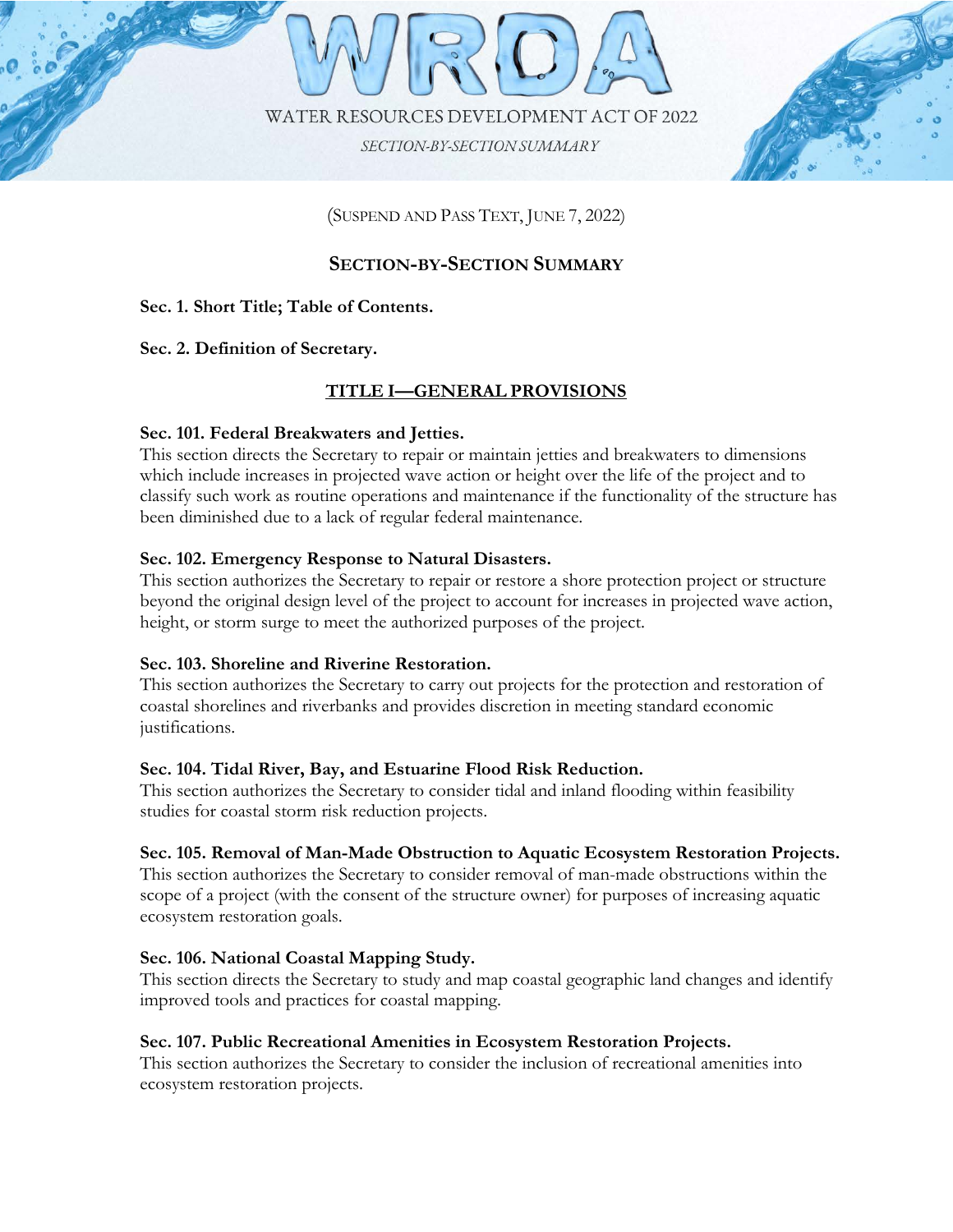#### **Sec. 108. Preliminary Analysis.**

This section authorizes, at the request of the non-federal interest, a preliminary analysis phase prior to the beginning of a feasibility study to identify project scope, cost estimates, and potential project alternatives.

#### **Sec. 109. Technical Assistance.**

This section increases the funding authorization for technical assistance under the planning assistance to the states authority and authorizes the Secretary to waive the cost of such assistance to economically disadvantaged communities.

#### **Sec. 110. Corps of Engineers Support for Underserved Communities; Outreach.**

This section directs the Secretary to increase outreach to urban and rural communities and Indian Tribes on the Corps' water resources development authorities and to provide additional public resources for increased community engagement with Corps programs.

#### **Sec. 111. Project Planning Assistance.**

This section authorizes additional feasibility studies to receive assistance under section 118 of the Water Resources Development Act of 2020.

#### **Sec. 112. Managed Aquifer Recharge Study and Working Group.**

This section authorizes the Secretary to study opportunities to carry out managed aquifer recharge at Corps projects and to create a working group to determine its efficacy.

#### **Sec. 113. Flood Easement Database.**

This section directs the Secretary to establish, maintain, and make public a database of flood and flowage easements held by the Corps of Engineers.

#### **Sec. 114. Assessment of Corps of Engineers Levees.**

This section directs the Secretary to periodically assess Corps-constructed levees and make recommendations for any modifications through a report to Congress.

#### **Sec. 115. Technical Assistance for Levee Inspections.**

This section authorizes the Secretary to provide credit or reimbursement to non-federal interests for costs associated with legally required electronic inspections at flood control projects.

#### **Sec. 116. Assessment of Corps of Engineers Dams.**

This section directs the Secretary to assess the status of all dams operated or maintained by the Corps to determine if any may be a priority for rehabilitation, retrofitting, or removal, and to incorporate the status into the National Dam Inventory.

#### **Sec. 117. National Low-Head Dam Inventory.**

This section requires the Secretary to establish, maintain, and make public an inventory of lowhead dams, in consultation with relevant federal and state agencies.

#### **Sec. 118. Tribal Partnership Program.**

This section includes technical assistance as an eligible use of the Tribal Partnership Program and reauthorizes the program through 2026.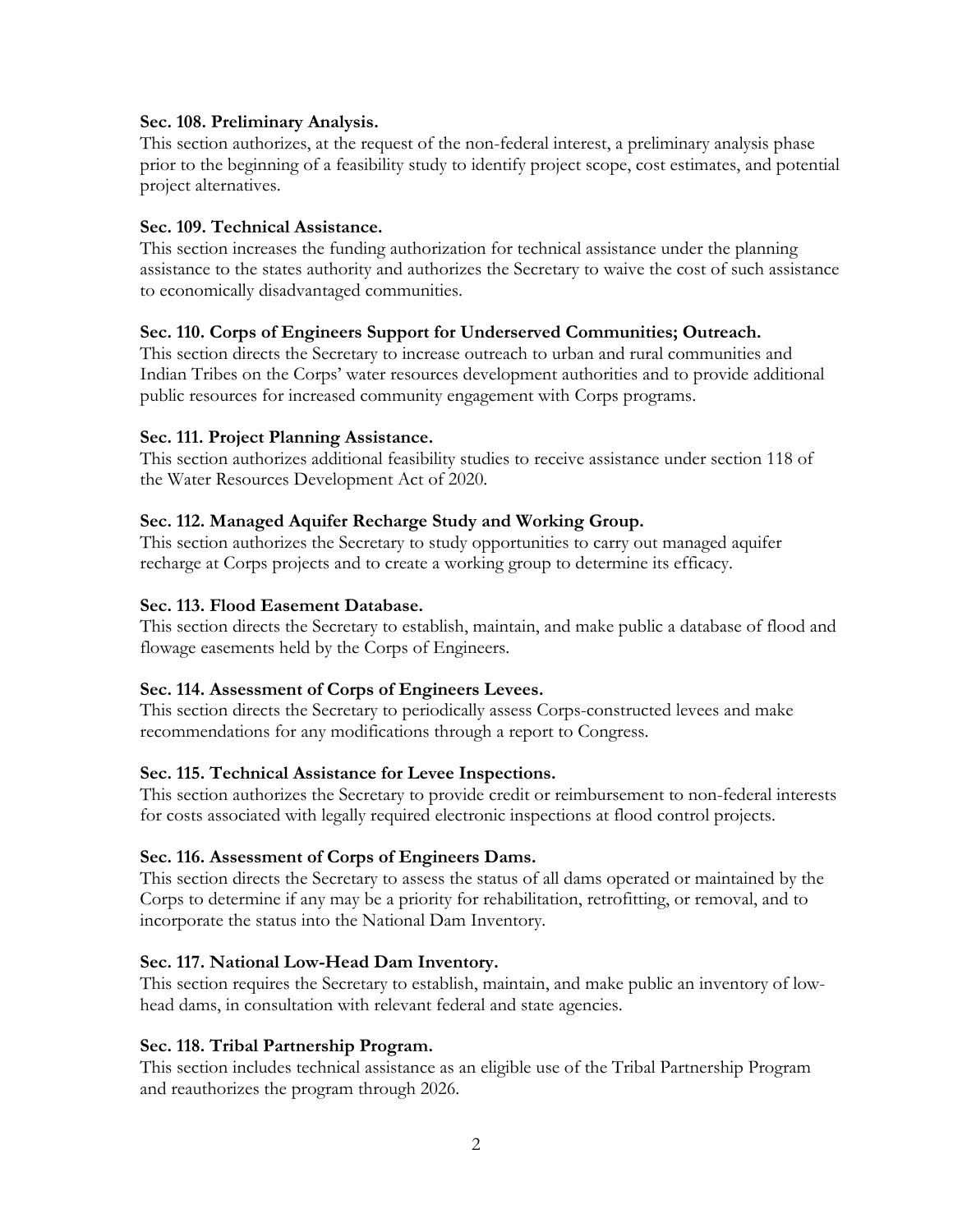#### **Sec. 119. Tribal Liaison.**

This section requires each Corps district that contains a Tribal community to create a position within that district to carry out the duties and serve as a Tribal liaison.

#### **Sec. 120. Tribal Assistance.**

This section clarifies the Corps' responsibility to relocate tribal villages impacted by the construction of the Bonneville Dam, Dalles Dam, and John Day Dam.

#### **Sec. 121. Cost Sharing for Territories and Indian Tribes.**

This section authorizes certain indigenous people to participate under section 1156 of the Water Resources Development Act of 1986.

#### **Sec. 122. Sense of Congress on COVID-19 Impacts to Coastal and Inland Navigation.**

This section expresses the sense of Congress that the Secretary take into consideration the impacts of the COVID-19 pandemic when determining eligibility for port funding.

#### **Sec. 123. Assessment of Regional Confined Aquatic Disposal Facilities.**

This section directs the Secretary to assess the availability and need for confined disposal facilities on a regional basis.

#### **Sec. 124. Strategic Plan on Beneficial Use of Dredged Material.**

This section directs the Secretary to develop a strategic plan for fully implementing the federal authority for maximizing the beneficial use of dredged material.

#### **Sec. 125. Funding to Review Mitigation Banking Proposals from Non-Federal Public Entities.**

This section authorizes non-federal public entities to contribute funds towards the review of a proposal for a mitigation bank.

#### **Sec. 126. Environmental Dredging.**

This section directs the Secretary to work, in consultation with other federal agencies, to remediate contaminated sediment at certain authorized projects.

#### **Sec. 127. Reserve Component Training at Water Resources Development Projects.**

This section authorizes members of the Armed Forces reserves to support Corps programs.

#### **Sec. 128. Payment of Pay and Allowances of Certain Officers from Appropriation for Improvements.**

This section authorizes warrant officers and enlisted members of the Armed Forces to support Corps projects or programs.

#### **Sec. 129. Civil Works Research, Development, Testing, and Evaluation.**

This section expands the basic research and development capabilities of the Corps to support its missions and authorities, including demonstration projects and coordination with other entities.

#### **Sec. 130. Support of Army Civil Works Program.**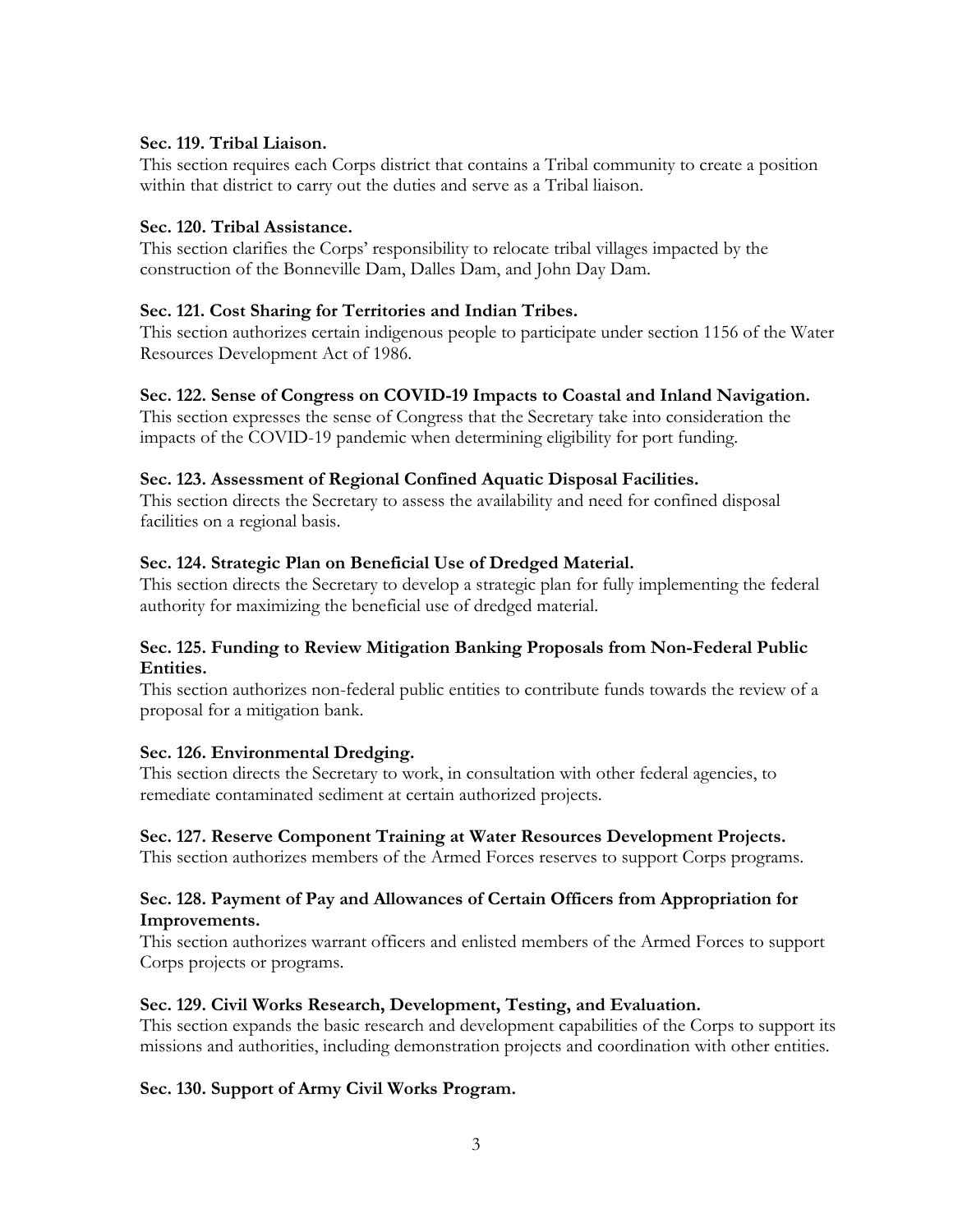This section authorizes the Secretary to enter into cooperative agreements to support water resources development authorities.

## **Sec. 131. Contracts with Institutions of Higher Education to Provide Assistance.**

This section authorizes the Corps to contract with institutions of higher education in carrying out its flood plain management services program under section 206 of the Flood Control Act of 1960.

#### **Sec. 132. Records Regarding Members and Employees of the Corps of Engineers who Perform Duty at Lake Okeechobee, Florida, During a Harmful Algal Bloom.**

This section requires the Secretary to indicate in the service record of its members or employees who conduct work at Lake Okeechobee, Florida, during harmful algal bloom events.

## **Sec. 133. Sense of Congress on the Mississippi River-Gulf Outlet, Louisiana.**

This section restates congressional intent that the Secretary is authorized and directed to restore the ecosystem around the Mississippi River-Gulf Outlet, Louisiana, at full federal expense.

## **Sec. 134. Water Infrastructure Public-Private Partnership Pilot Program.**

This section amends section 5014 of the Water Resources Reform and Development Act of 2014 to make eligible work on ecosystem restoration projects.

## **Sec. 135. Applicability.**

This section states that none of the funds appropriated by title III of Division J of the Infrastructure Investment and Jobs Act (P.L. 117-58) may be used to carry out this Act.

## **TITLE II—STUDIES AND REPORTS**

## **Sec. 201. Authorization of Proposed Feasibility Studies.**

This section authorizes 72 new feasibility studies for future water resources development projects and nine feasibility studies for modification of existing water resources development projects. These feasibility studies were submitted in a Report to Congress on Future Water Resources Development pursuant to Section 7001 of the Water Resources Reform and Development Act of 2014 or were otherwise reviewed by Congress.

#### **Sec. 202. Expedited Completion.**

This section directs the Secretary to expedite the completion of 14 feasibility studies currently underway. Upon completion of the study, if the Secretary determines that the project is justified, the Corps may proceed directly to preconstruction planning, engineering, and design. This section also directs the Secretary to expedite the completion of the following reviews currently underway: two post-authorization change reports for existing projects, one ongoing watershed assessment, and two proposed feasibility determinations for navigation projects to be carried out by non-federal interests.

#### **Sec. 203. Expedited Modifications of Existing Feasibility Studies.**

This section directs the Secretary to expedite modifications to the scope or process of four feasibility studies currently underway.

#### **Sec. 204. Corps of Engineers Reservoir Sedimentation Assessment.**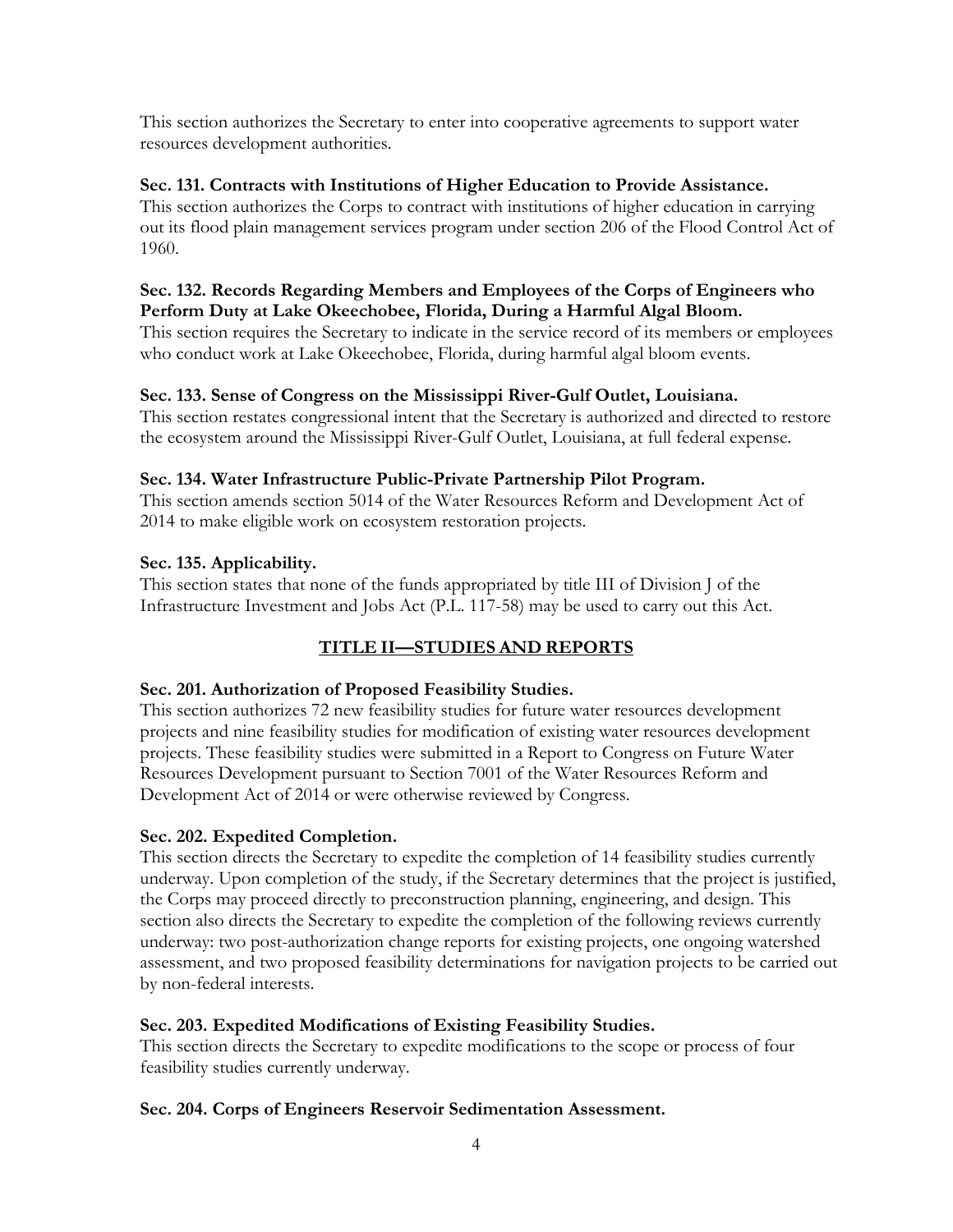This section directs the Secretary to assess sedimentation issues and its impacts at reservoirs owned or operated by the Corps.

## **Sec. 205. Assessment of Impacts from Changing Operation and Maintenance Responsibilities.**

This section directs the Secretary to submit a report to Congress on the costs and effects of increasing the depths at which operation and maintenance at a harbor or inland harbor is a federal responsibility.

## **Sec. 206. Report and Recommendations on Dredge Capacity.**

This section directs the Secretary to submit a report to Congress on current public and private dredge capacity and availability to meet dredging needs nationwide.

#### **Sec. 207. Maintenance Dredging Data.**

This section adds additional specification to a data point required within the maintenance dredging database.

## **Sec. 208. Report to Congress on Economic Valuation of Preservation of Open Space, Recreational Areas, and Habitat Associated with Project Lands.**

This section directs the Secretary to review existing policies for the valuation of preserving open space, recreational areas, and habitat as part of a water resources development project.

## **Sec. 209. Ouachita River Watershed, Arkansas and Louisiana.**

This section directs the Secretary to conduct a review of projects in the Ouachita River watershed under section 216 of the Flood Control Act of 1970 (33 U.S.C. 549a).

## **Sec. 210. Report on Santa Barbara Streams, Lower Mission Creek, California.**

This section directs the Secretary to submit to Congress a report that provides an updated economic review of the remaining portion of the project for flood damage reduction at Santa Barbara streams, Lower Mission Creek, California.

#### **Sec. 211. Disposition Study on Salinas Dam and Reservoir, California.**

This section clarifies the details to be included in a disposition study carried out at Salinas Dam, California.

## **Sec. 212. Excess Lands Report for Whittier Narrows Dam, California.**

This section directs the Secretary to submit a report to Congress that identifies excess property at Whittier Narrows Dam that could be transferred to the city.

## **Sec. 213. Colebrook River Reservoir, Connecticut.**

This section directs the Secretary to submit a report to Congress on the initial analysis of terminating a water supply contract in Connecticut.

#### **Sec. 214. Comprehensive Central and Southern Florida Study.**

This section authorizes a comprehensive study to improve or modify existing water resources development projects in central and southern Florida.

#### **Sec. 215. Study on Shellfish Habitat and Seagrass, Florida Central Gulf Coast.**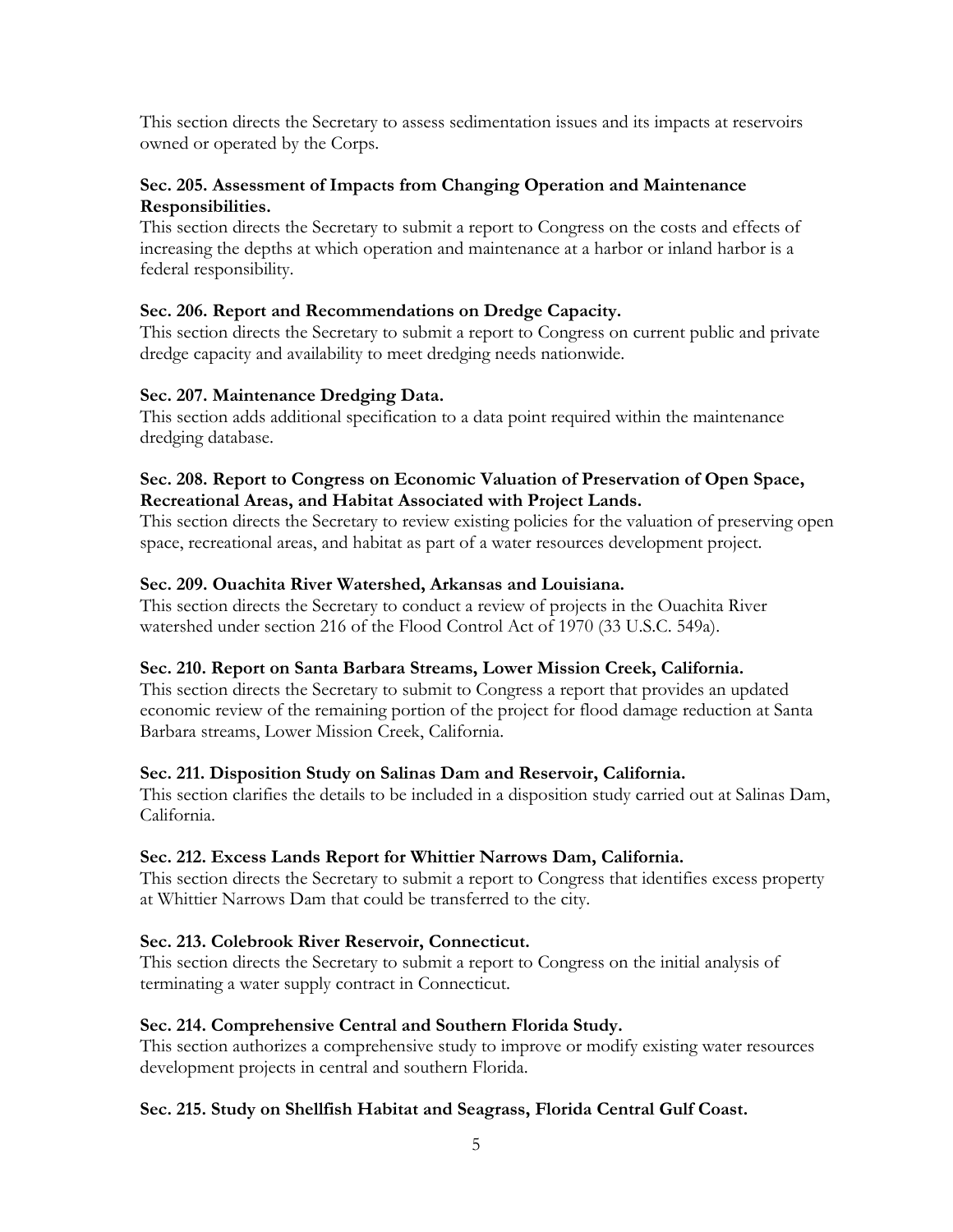This section directs the Secretary to carry out a study through its Engineer Research and Development Center (ERDC) and submit a report to Congress on restoring shellfish habitat and seagrass in coastal estuaries in the Florida Central Gulf Coast.

#### **Sec. 216. Northern Estuaries Ecosystem Restoration, Florida.**

This section directs the Secretary to develop a proposed comprehensive plan for the purpose of restoring and preserving the Caloosahatchee Estuary, Charlotte Harbor, Indian River Lagoon, Lake Worth Lagoon, and St. Lucie River Estuary (together "Northern Estuaries") in Florida.

## **Sec. 217. Report on South Florida Ecosystem Restoration Plan Implementation.**

This section directs the Secretary to submit a report to Congress that provides updates on the status of authorized projects or studies within the Comprehensive Everglades Restoration Plan and South Florida Ecosystem Restoration Plan Integrated Delivery Schedule.

## **Sec. 218. Review of Recreational Hazards at Buford Dam, Lake Sidney Lanier, Georgia.**

This section directs the Secretary to review and mitigate threats to recreational safety at Buford Dam, Georgia.

## **Sec. 219. Review of Recreational Hazards at the Banks of the Mississippi River, Louisiana.**

This section directs the Secretary to review and mitigate threats to recreation safety at the banks of the Mississippi River, Louisiana.

#### **Sec. 220. Hydraulic Evaluation of Upper Mississippi River and Illinois River.**

This section directs the Secretary to periodically study the flow frequencies and water surface profiles for certain rivers in the Upper Mississippi River and Illinois River basins.

## **Sec. 221. Disposition Study on Hydropower in the Willamette Valley, Oregon.**

This section directs the Secretary to study the effects of deauthorizing hydropower as an authorized project purpose at dams in the Willamette Valley.

## **Sec. 222. Houston Ship Channel Expansion Channel Improvement Project, Texas.**

This section directs the Secretary to expedite the review of modifying the Houston Ship Channel Expansion to incorporate the construction of certain barge lanes into the project.

#### **Sec. 223. Sabine-Neches Waterway Navigation Improvement Project, Texas.**

This section directs the Secretary to expedite the review of a feasibility study submitted by a non-federal sponsor for authorization.

## **Sec. 224. Norfolk Harbor and Channels, Virginia.**

This section directs the Secretary to expedite the review of modifying the Norfolk Harbor and Channels project to incorporate Anchorage F into the project.

#### **Sec. 225. Coastal Virginia, Virginia.**

This section authorizes the Secretary to coordinate with other federal agencies for inclusion of property owned or operated by another federal agency in the scope of a water resources development project study.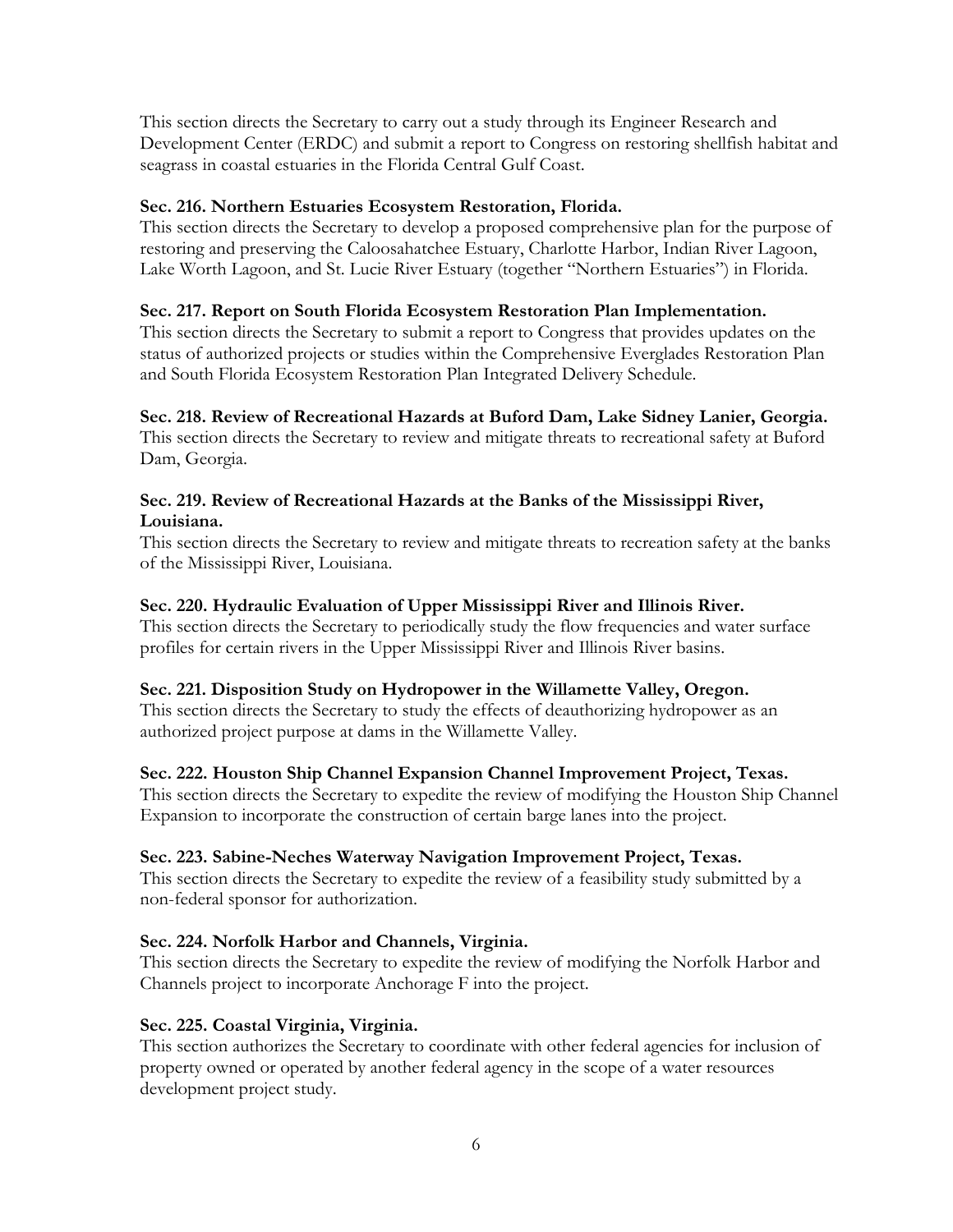#### **Sec. 226. Western Infrastructure Study.**

This section authorizes a comprehensive study at Corps owned, operated, or managed reservoirs in arid Western states to evaluate opportunities to improve water management, supply, and preparedness for changes in hydrological conditions.

#### **Sec. 227. Report on Socially and Economically Disadvantaged Small Business Concerns.**

This section directs the Secretary to submit a report to Congress on contracts and subcontracts between the Corps and Small Disadvantaged Businesses.

## **Sec. 228. Report on Solar Energy Opportunities.**

This section directs the Secretary to identify opportunities for integrating solar panels or floating solar at certain Corps projects and properties.

## **Sec. 229. Assessment of Coastal Flooding Mitigation Modeling and Testing Capacity.**

This section directs the Secretary to submit a report to Congress on the Corps' ability to model coastal flood mitigation systems and the effectiveness of the systems in preventing flood damage from storm surge.

#### **Sec. 230. Report to Congress on Easements Related to Water Resources Development Projects.**

This section directs the Secretary to review its policies and procedures related to the use of easements and to identify potential opportunities for increased use of such easements in future water resources development projects.

#### **Sec. 231. Assessment of Forest, Rangeland, and Watershed Restoration Services on Lands Owned by the Corps of Engineers.**

This section directs the Secretary to assess the impacts of authorizing non-federal interests to provide certain forest, rangeland, and watershed restoration services on Corps lands.

#### **Sec. 232. Electronic Preparation and Submission of Applications.**

This section updates the electronic submission and tracking of permit applications under Section 2040 of the Water Resources Development Act of 2007 (33 U.S.C. 2345) and requires the Secretary to submit quarterly reports on its implementation.

#### **Sec. 233. Report on Corrosion Prevention Activities.**

This section directs the Secretary to submit a report to Congress on corrosion prevention activities at water resources development projects.

#### **Sec. 234. GAO Studies on Mitigation.**

This section authorizes two GAO studies on mitigation activities and processes.

#### **Sec. 235. GAO Study on Waterborne Statistics.**

This section authorizes a GAO review of the collection and quality of data associated with waterborne commerce.

#### **Sec. 236 GAO Study on the Integration of Information into the National Levee Database.**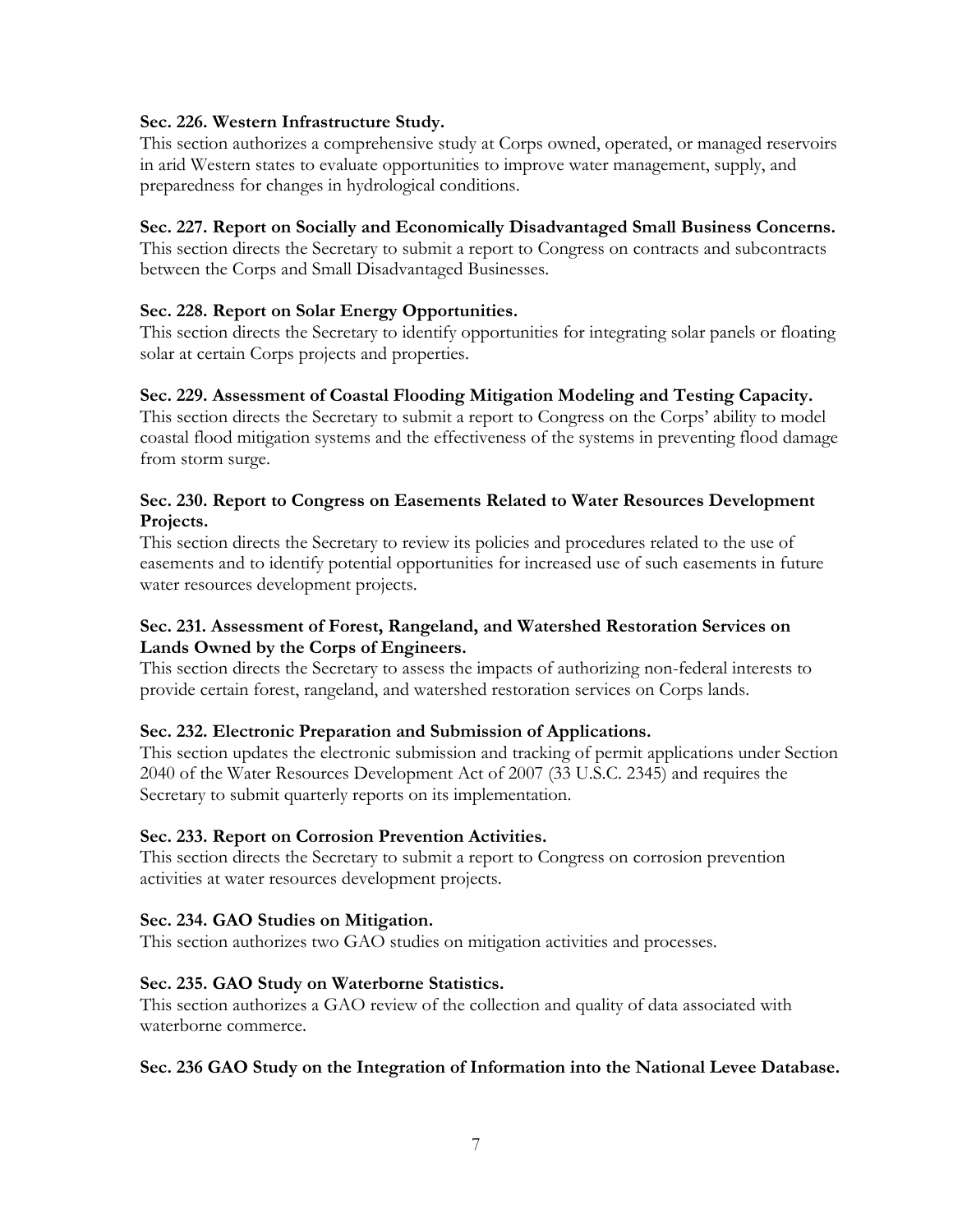This section authorizes a GAO study on the sharing of levee information and the integration of information into the National Levee Database by the Corps and the Federal Emergency Management Agency (FEMA).

## **TITLE III—DEAUTHORIZATIONS AND MODIFICATIONS**

## **Sec. 301. Deauthorization of Inactive Projects.**

This section establishes a process for the deauthorization of certain water resources development projects not yet initiated or appropriated.

## **Sec. 302. Watershed and River Basin Assessments.**

This section includes additional assessment purposes and locations for watershed-based studies under section 729 of the Water Resources Development Act of 1986.

## **Sec. 303. Forecast-Informed Reservoir Operations.**

This section authorizes additional locations for forecast-informed reservoir operations.

## **Sec. 304. Lakes Program.**

This section includes additional locations in the Corps' Lakes program authority under section 602 of the Water Resources Development Act of 1986.

## **Sec. 305. Invasive Species.**

This section includes hydrilla under the Aquatic Invasive Species Research authority of section 1108 of the Water Resources Development Act of 2018, and additional focus areas under the Harmful Algal Bloom Demonstration Program, pursuant to section 128 of the Water Resources Development Act of 2020.

## **Sec. 306. Project Reauthorizations.**

This section reauthorizes identified projects that were previously deauthorized by Congress.

## **Sec. 307. St. Francis Lake Control Structure.**

This section directs the Secretary to set the ordinary high-water mark at the St. Francis Lake Control Structure to be at 208 feet mean sea level.

## **Sec. 308. Fruitvale Avenue Railroad Bridge, Alameda, California.**

This section repeals section 4017(d) of the Water Resources Development Act of 2007 (121 Stat. 1175).

## **Sec. 309. Los Angeles County, California.**

This section authorizes funding for environmental infrastructure in Los Angeles County, California.

## **Sec. 310. Deauthorization of Designated Portions of the Los Angeles County Drainage Area, California.**

This section deauthorizes certain debris basins within the project for flood risk management in Los Angeles County, California.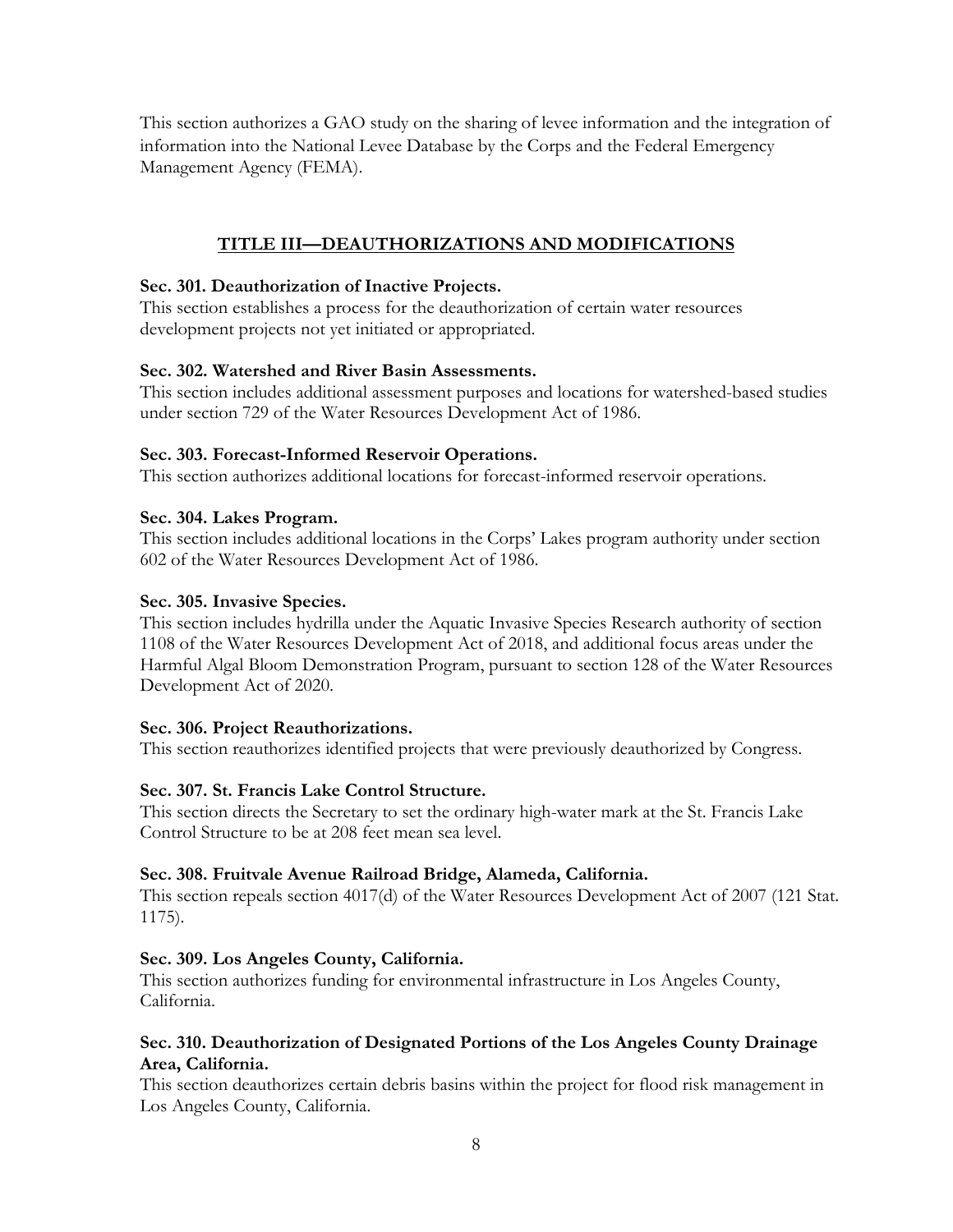#### **Sec. 311. Murrieta Creek, California.**

This section modifies the project for flood control, environmental restoration, and recreation, in Murrieta Creek, California.

#### **Sec. 312. Sacramento River, California.**

This section deauthorizes a portion of the project for flood protection on the Sacramento River, California.

#### **Sec. 313. San Diego River and Mission Bay, San Diego County, California.**

This section modifies the project for flood control and navigation for the San Diego River and Mission Bay, San Diego County, California to change the authorized conveyance capacity.

#### **Sec. 314. San Francisco Bay, California.**

This section clarifies additional areas for inclusion in the study of San Francisco Bay, California.

#### **Sec. 315. Columbia River Basin.**

This section clarifies the authority of the Secretary related to the Columbia River Basin.

#### **Sec. 316. Comprehensive Everglades Restoration Plan, Florida.**

This section updates and provides clarity on the accounting of non-federal contributions for the Comprehensive Everglades Restoration Plan, pursuant to section 601 of the Water Resources Development Act of 2000 (114 Stat. 2680).

#### **Sec. 317. Port Everglades, Florida.**

This section modifies the project for navigation at Port Everglades, Florida.

#### **Sec. 318. South Florida Ecosystem Restoration Task Force.**

This section authorizes additional representatives to the South Florida Ecosystem Restoration Task Force.

#### **Sec. 319. Little Wood River, Gooding, Idaho.**

This section modifies the project for flood control at Gooding, Idaho.

#### **Sec. 320. Chicago Shoreline Protection.**

This section modifies the Chicago Shoreline Protection project at Lake Michigan, Illinois.

#### **Sec. 321. Great Lakes and Mississippi River Interbasin Project, Brandon Road, Will County, Illinois.**

This section modifies the project for ecosystem restoration at Brandon Road, Illinois.

#### **Sec. 322. Southeast Des Moines Levee System, Iowa.**

This section conveys certain easements to the city of Des Moines, Iowa, for completion of a flood protection project.

#### **Sec. 323. Lower Mississippi Comprehensive Management Study.**

This section makes modifications to an authorized study in the Lower Mississippi River.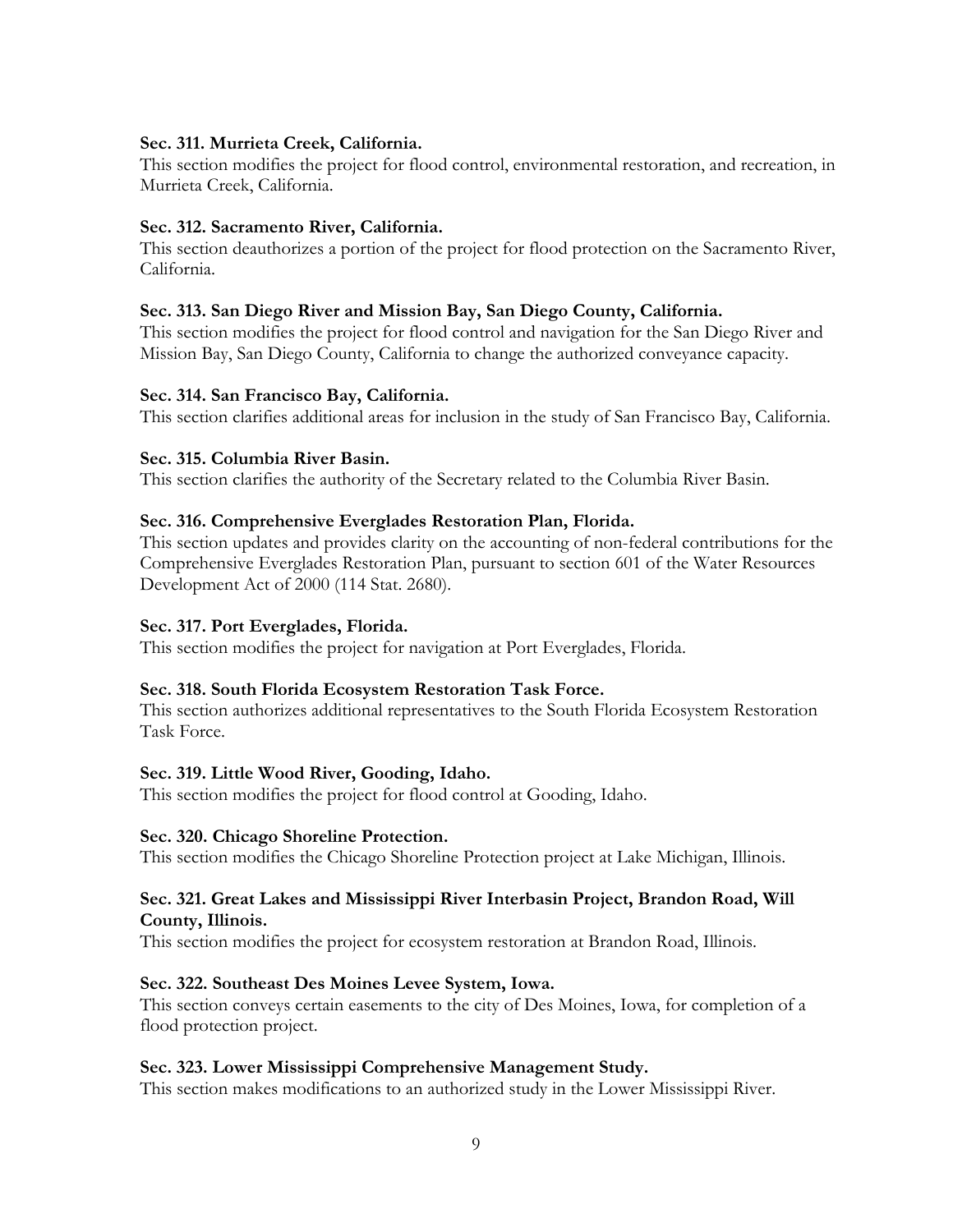#### **Sec. 324. Lower Missouri River Streambank Erosion Control Evaluation and Demonstration Projects.**

This section creates a demonstration program for new methods and techniques that prevent erosion and protect or stabilize streambanks.

## **Sec. 325. Missouri River Interception-Rearing Complexes.**

This section requires the Secretary to perform an analysis of the impacts of interception-rearing complexes prior to additional construction and a study of their effects on certain species.

#### **Sec. 326. Argentine, East Bottoms, Fairfax-Jersey Creek, and North Kansas levee Units, Missouri River and Tributaries at Kansas Cities, Missouri and Kansas.**

This section modifies the project for flood damage reduction, Argentine, East Bottoms, Fairfax-Jersey Creek, and North Kansas Levees units, Missouri River and tributaries at Kansas Cities, Missouri and Kansas.

## **Sec. 327. Missouri River Mitigation Project, Missouri, Kansas, Iowa, and Nebraska.**

This section clarifies that mitigation activities of other federal agencies may be used fulfill the Corps' mitigation responsibilities on the Missouri River.

## **Sec. 328. Northern Missouri.**

This section authorizes funding for environmental infrastructure in Northern Missouri.

## **Sec. 329. Israel River, Lancaster, New Hampshire.**

This section deauthorizes a project in Lancaster, New Hampshire.

#### **Sec. 330. Middle Rio Grande Flood Protection, Bernalillo to Belen, New Mexico.**

This section makes modifications to an authorized flood control project at Middle Rio Grande, New Mexico.

## **Sec. 331. Special Rule for Certain Coastal Storm Risk Management Projects.**

This section directs the Secretary, for specified projects, to fund the incremental increase in project cost that results from a legal requirement to use a sediment source that is not the leastcost option.

#### **Sec. 332. Southwestern Oregon.**

This section authorizes funding for environmental infrastructure in Southwestern Oregon.

#### **Sec. 333. John P. Murtha Locks and Dam.**

This section designates Locks and Dam 4, Monongahela River, Pennsylvania, as the ''John P. Murtha Locks and Dam."

#### **Sec. 334. Wolf River Harbor, Tennessee.**

This section deauthorizes a portion of the project for navigation in Wolf River Harbor, Tennessee.

#### **Sec. 335. Addicks and Barker Reservoirs, Texas.**

This section authorizes the Secretary to provide technical assistance related to sediment removal at the Addicks and Barker Reservoirs, Texas.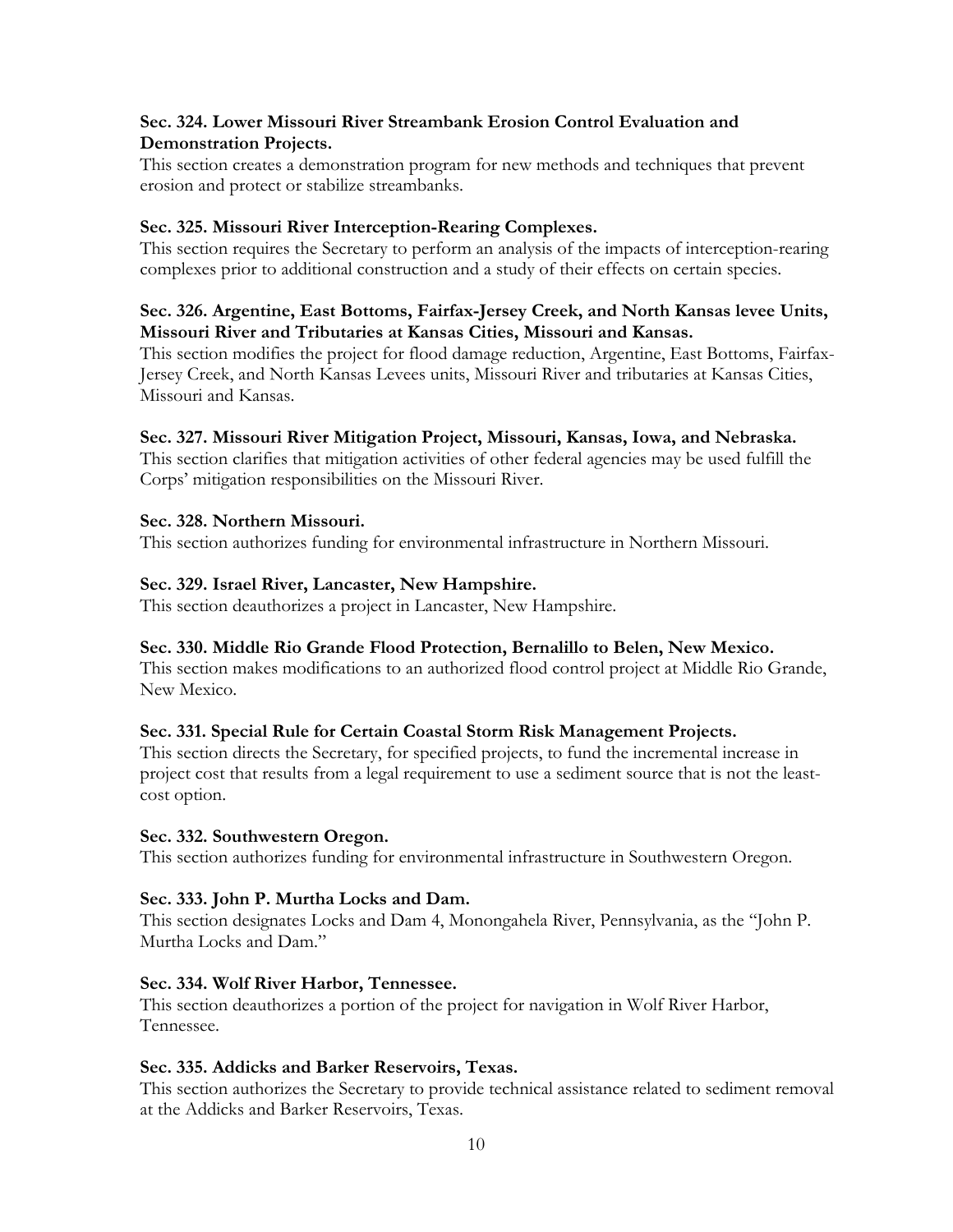#### **Sec. 336. North Padre Island, Corpus Christi Bay, Texas.**

This section modifies the project for ecosystem restoration and storm damage reduction, North Padre Island, Corpus Christi Bay, Texas.

#### **Sec. 337. Central West Virginia.**

This section amends the definition of "central West Virginia" under section 571 of the Water Resources Development Act of 1999 (113 Stat. 371).

#### **Sec. 338. Puget Sound, Washington.**

This section modifies the project for ecosystem restoration at Puget Sound, Washington.

#### **Sec. 339. Water Level Management Pilot Project on the Upper Mississippi River and Illinois Waterway System.**

This section authorizes a pilot project on the management of water levels to mitigate flooding or sedimentation impacts and restore aquatic ecosystems.

#### **Sec. 340. Upper Mississippi River Protection.**

This section clarifies the recommendations to be included in a disposition study carried out at the Upper St. Anthony Falls Lock and Dam.

#### **Sec. 341. Treatment of Certain Benefits and Costs.**

This section makes a technical change to an authority enacted in the Water Resources Development Act of 2020.

#### **Sec. 342. Debris Removal.**

This section includes ecosystem restoration as an authorized justification for debris removal.

#### **Sec. 343. General Reauthorizations.**

This section reauthorizes or extends authorizations for the following Corps' authorities: Levee Safety Initiative; Transfer of Excess Credit; Rehabilitation of Existing Levees; Invasive Species in Alpine Lakes; and Environmental Banks.

#### **Sec. 344. Conveyances.**

This section authorizes the Secretary to convey real property owned by the federal government in the following locations: Sardis Lake, Panola County, Mississippi; Rogers County, Oklahoma; and Corpus Christi, Texas.

#### **Sec. 345. Environmental Infrastructure.**

This section modifies existing authorizations for environmental infrastructure projects and provides authority to carry out additional environmental infrastructure projects.

#### **Sec. 346. Additional Assistance for Critical Projects.**

This section makes modifications to existing authorities for environmental infrastructure and environmental restoration.

#### **Sec. 347. Sense of Congress on Lease Agreement.**